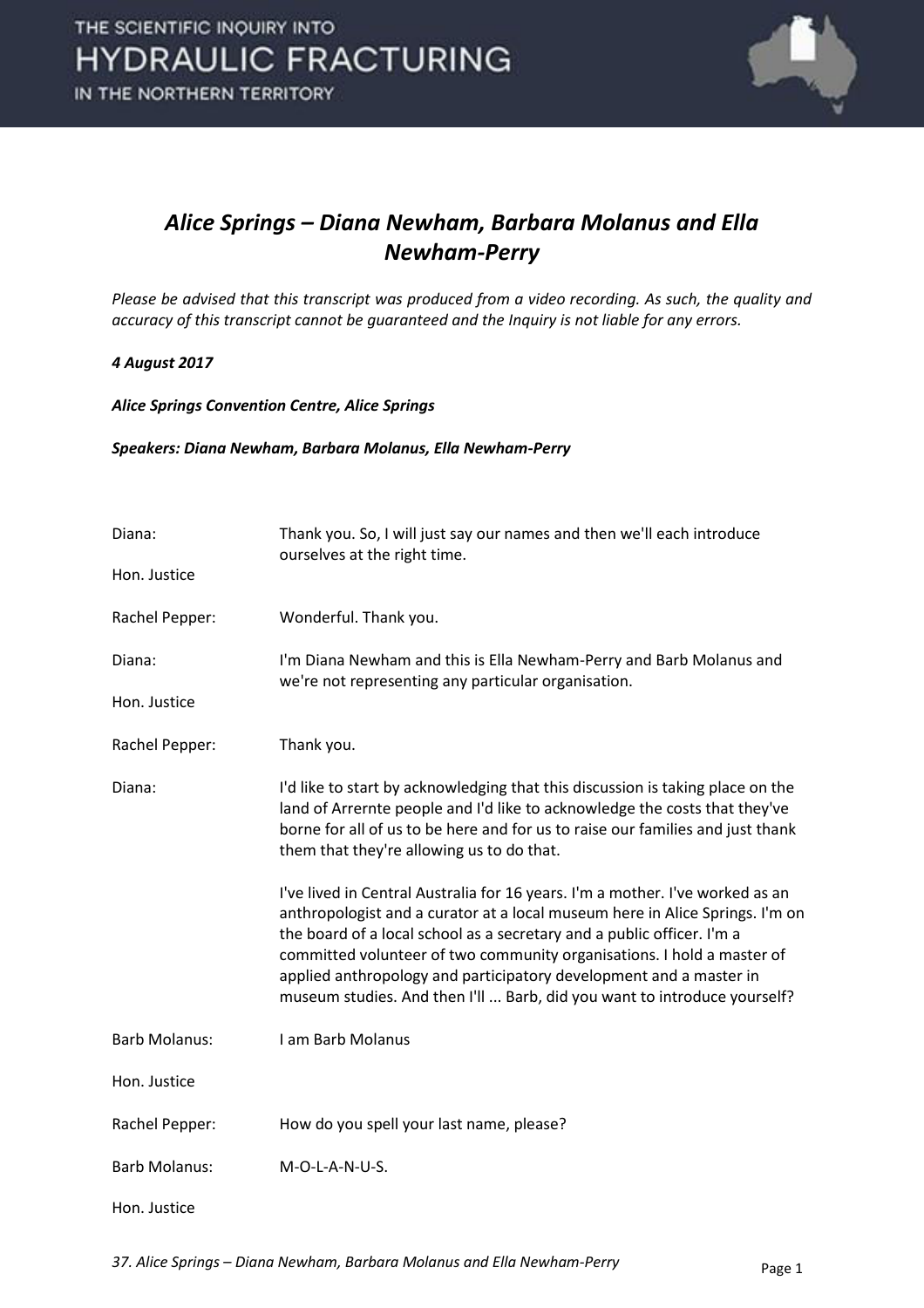IN THE NORTHERN TERRITORY



| Rachel Pepper:                                                          | Thank you.                                                                                                                                                                                                                                                                                                                                                                                                                                                                                                                                                                                                                                                                                                                                        |  |
|-------------------------------------------------------------------------|---------------------------------------------------------------------------------------------------------------------------------------------------------------------------------------------------------------------------------------------------------------------------------------------------------------------------------------------------------------------------------------------------------------------------------------------------------------------------------------------------------------------------------------------------------------------------------------------------------------------------------------------------------------------------------------------------------------------------------------------------|--|
| <b>Barb Molanus:</b>                                                    | I've lived here in Central Australia for 20 years. I currently work in<br>indigenous health research. I'm actively involved in two community<br>organisations, one of which I'm on the board of as an office bearer. I'm a<br>registered nurse specialising in emergency nursing. I have a masters in<br>public health and qualifications in conservation and land management.                                                                                                                                                                                                                                                                                                                                                                    |  |
| Diana:                                                                  | We're presenting our submission this morning as individuals, as members of<br>the Alice Springs community and we feel that we represent the views of a<br>substantial part of our local community. Last year we took part in the six<br>month community survey of over 500 households in part of the electorate<br>of Breitling in Alice Springs, the suburb of Old Eastside, in which 603 people<br>were engaged in conversations around the issue of fracking. The results of<br>the survey were that 89% of people surveyed indicated that they wanted to<br>see Central Australia shale gas field free and only 2.8%, which is 17 people,<br>supported the development of shale gas fields. The remainder of the<br>participants were unsure. |  |
|                                                                         | Although the inquiry appears to lean towards investigating how the<br>unconventional gas industry can operate most safely in the territory, we<br>stand strongly in support of a total ban on unconventional gas extraction.<br>We do not believe the risks can be mitigated to an acceptable level and I<br>don't even understand how an acceptable level might be defined. We've<br>read the summary of the inquiry's interim report and agree strongly with the<br>concerns the community has raised about hydraulic fracturing of onshore<br>unconventional shale gas reserves in the territory as summarised on page<br>five of the report summary.                                                                                          |  |
|                                                                         | For our submission today, we've chosen to respond to the claim of, and I<br>quote, "Potential economic benefits such as jobs and potential revenue of<br>the unconventional gas industry," which is in chapter 13 of the report. We're<br>responding to this claim in our first two points below. In addition, we can't<br>stress strongly enough the value of the ancient water that lies beneath<br>Central Australia and we'll be speaking on this point also.                                                                                                                                                                                                                                                                                 |  |
| <b>Barb Molanus:</b>                                                    | Before I start making our first point I just wanted to make it clear that<br>neither Di or I are economists. We've just done a lot of research, spent a lot<br>of time reading up about this stuff so we may not actually be able to answer<br>many big economic questions.                                                                                                                                                                                                                                                                                                                                                                                                                                                                       |  |
| Hon. Justice                                                            |                                                                                                                                                                                                                                                                                                                                                                                                                                                                                                                                                                                                                                                                                                                                                   |  |
| Rachel Pepper: That's all right. Neither can the economists [crosstalk] |                                                                                                                                                                                                                                                                                                                                                                                                                                                                                                                                                                                                                                                                                                                                                   |  |
| <b>Barb Molanus:</b>                                                    | So it would seem. We believe that there's no real economic benefit to<br>people in the NT and the development of an onshore shale gas industry<br>because total mining and gas royalties contribute to only 3% of Northern<br>Territory government revenue. Even doubling the size of the industry would<br>not really significantly change the nature of the NT budget. If<br>unconventional gas in the NT was as successful as in Queensland, Northern                                                                                                                                                                                                                                                                                          |  |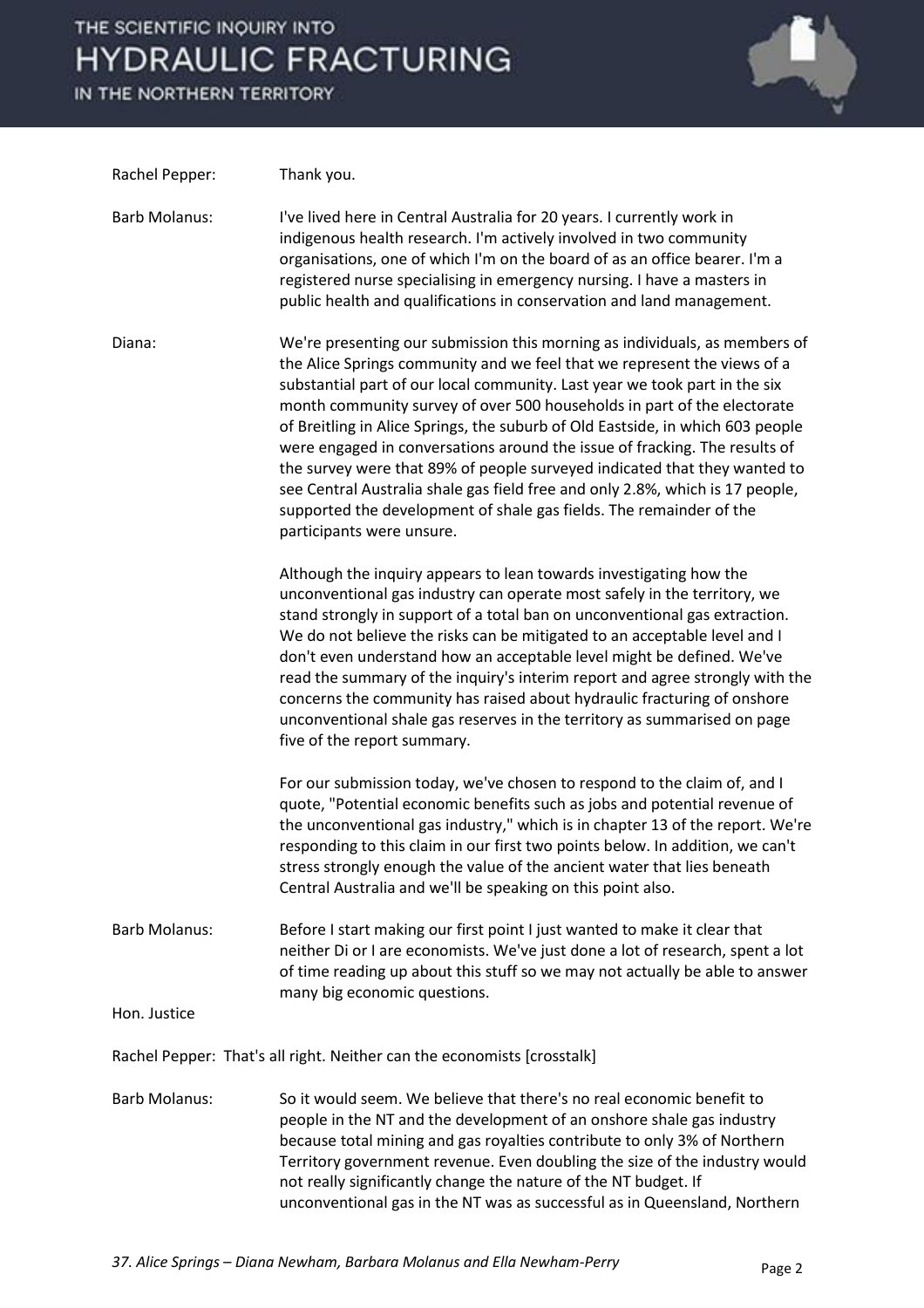

Territory gas revenue would expand by about 1%. And this is unlikely because the NT unconventional gas is much more expensive to access, being more remote and they're deeper and more difficult to extract as tight shale gas. And on top of this, global market also looks set for a period of abundant supply.

 In 2016, 17, NT government papers, it was shown that commonwealth revenue, which is raised by GST is 4.592 billion dollars and that mining and petroleum revenue for the Northern Territory government for the same period is .017 billion dollars, or 170 million. Even with the potential of one or two percent increase in mining revenue that fracking may bring, this is relatively a very small amount.

 While gas companies continually spread the promise of more jobs for local communities as a justification for the unconventional gas industry or development, in actual fact oil and gas industry is one of the smallest employers in Australia. They employ less than 2% of the Australian workforce. Gas projects are capital intensive, which means that there's lots of machines and pipes and they don't really actually employ that many people, particularly once they've been constructed.

 ABS statistics estimate that the gas and oil industry employ 1,023 people in the Northern Territory. The arts and recreational services alone in the Northern Territory employs more than double that at 2,243 people in the 2012 census. Between us we have lived in Central Australia for 36 years. We've invested our livelihoods here, built families and communities. There are many others like us. If unconventional gas extraction were to go ahead in Central Australia, this future that we have envisaged is put at risk and, sadly, we would choose to move somewhere safer where there is no risk of fracking industry. We know of many others who have a similar plan.

 Recent large-scale CSG developments in Queensland have failed to deliver on the promised economic benefits with many existing business and entire industries badly affected by the loss of skilled staff to the gas industry and increased costs of labour, rent, transport, goods and services. Development of the unconventional gas in the NT risks connecting the NT to the chaos of the wider Australian gas markets and research from the Australia Institute, which I know you've already has a presentation from so we may actually be repeating some of the stuff I think that they may have presented to you, but it shows that the nation becomes a major gas exporter with record production, there are no winners.

 Household and industrial consumers are paying record prices. Tax revenues are declining and shareholder values have crumbled. There are no benefits for Northern Territory gas consumers from unconventional gas as they already have access to abundant conventional gas. The inquiry has brought forward an abundance of peer-reviewed evidence linking unconventional gas extraction to poor health of humans and the environment. However, we think that the economic perspective has not been adequately examined in the inquiry. From the points raised above, it's obvious that there are clear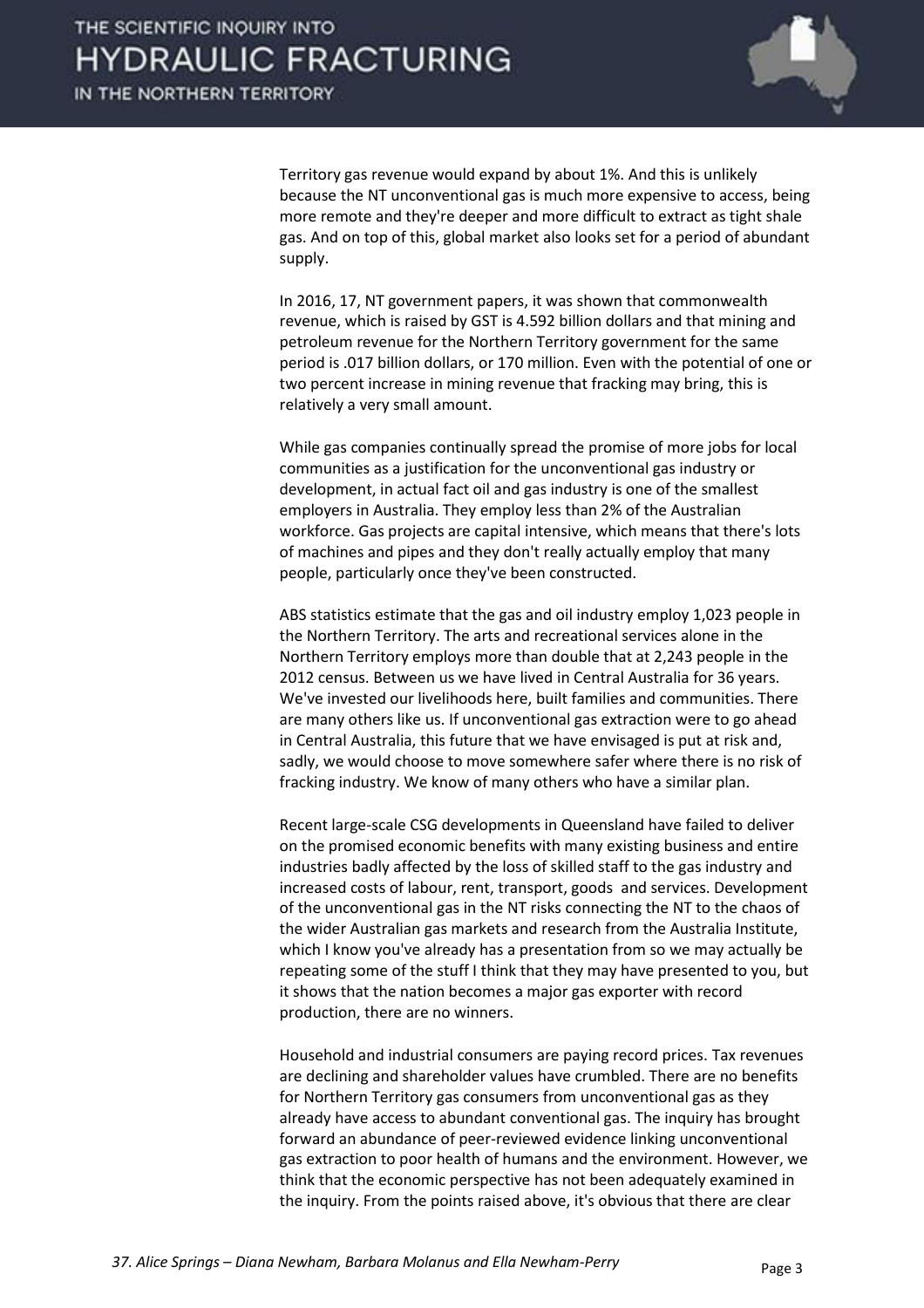IN THE NORTHERN TERRITORY



concerns about economic benefits of fracking. The risks are too many and the potential benefits too uncertain. The NT government is essentially gambling on an industry that's unable to provide a financially viable track record.

Diana: Our second point is that the inquiry's interim report opened showing there's a strong distrust of the NT government. The inquiry panel is appointed by the government and consequently is required to be transparent. We question the validity of the consultants, ACIL Allen, that were engaged by the inquiry to determine what might be the real and enduring financial benefits of fracking to the people of the NT. We believe there's a very clear conflict of interest in ACIL Allen's engagement and this serves to reinforce people's strong distrust of the NT government processes.

> Firstly, ACIL Allen's client list includes gas companies with significant interest in developing NT shale gas and the outcome of the NT fracking inquiry including Santos and the northern gas pipeline developers Jemena. Secondly, ACIL Allen has a history of significant errors in forward projections that have favoured their coal and gas industry clients. Previous work conducted by ACIL Allen for Santos' proposed unconventional gas projects in New South Wales reveals they ignored financial and environmental costs to exaggerate the economic value of their client's project.

> In 2014, ACIL Allen wrote a report for AGL supporting increased coal seam gas development across New South Wales. According to economist Rod Campbell from the Australian Institute, in 2015 ACIL Allen estimated that Chevron's gas projects would generate tax revenues of \$355 billion. Chevron now says it will pay between 60 to 140 billion dollars, so far short of the 355 billion, but will not begin paying tax until somewhere between 2029 and into the 2030s.

> We saw that ACIL Allen had earlier this week made a report suggesting the Adani mega mine wouldn't be economically viable. Our understanding is that they used a different economic modelling for this assessment than they generally use when assessing their other mining clients, which makes it all the more important that the ACIL Allen report be made public at the draught stage and that it clearly states the modelling and assumptions that they've used so as to give independent experts a chance to assess the validity of their findings.

> ACIL Allen do a lot of work for the mining industry and we're concerned that they will generate another report with inflated figures as they have in the past and that it will make up a part of this inquiry without full assessment of its independence by the industry. We think that it's critical that the utmost scrutiny and public oversight be applied to the appointment of consultants engaged to give advice to the inquiry panel and the assessment process undertaken. We therefore urge the inquiry panel to consider applying some or all of the following steps to reinstate public confidence.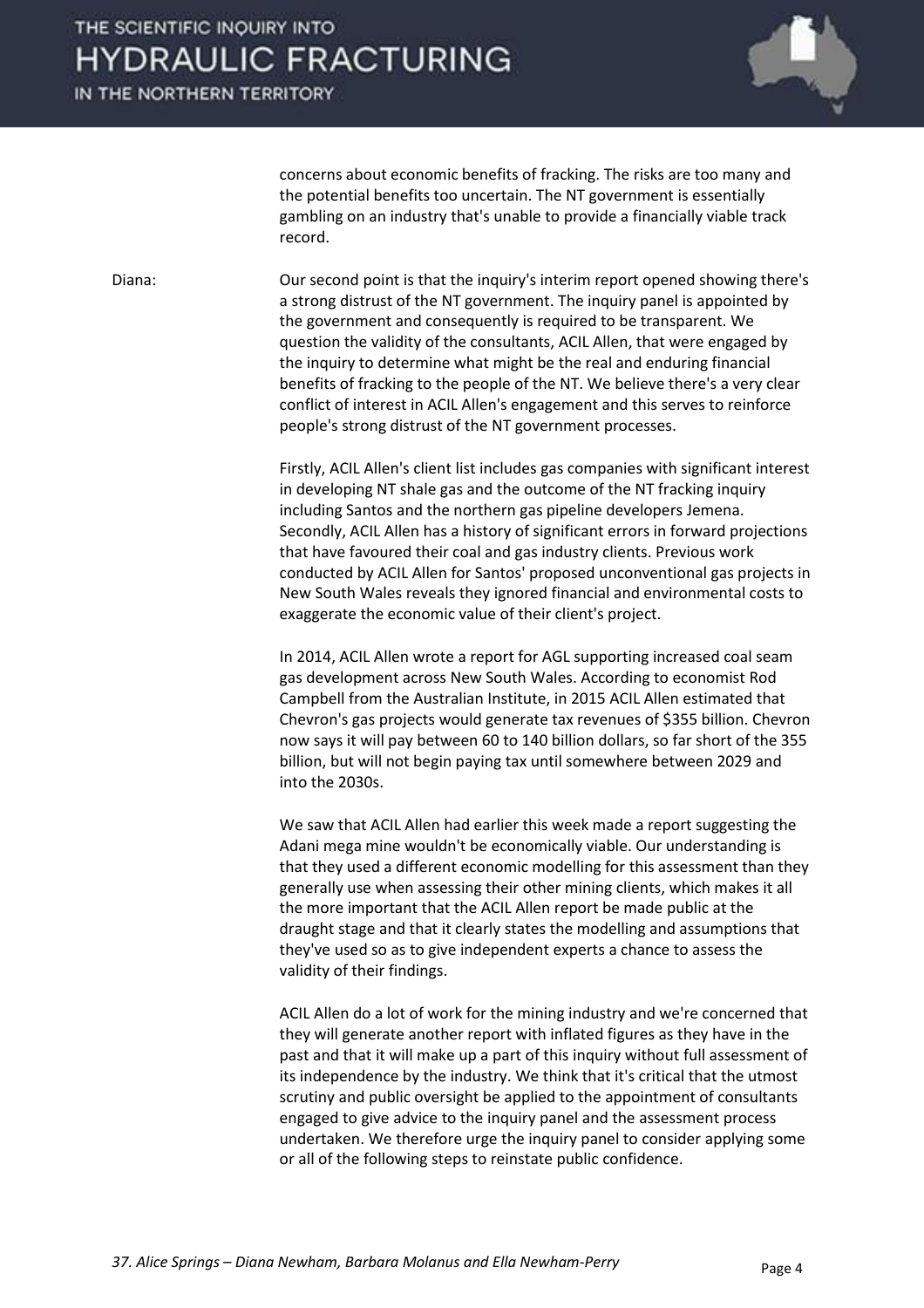IN THE NORTHERN TERRITORY



 The inquiry panel would benefit from an independent advisory committee being established that consists of economists and NT community stakeholders to cross check economic modelling assumptions. This will be critical for local aboriginal owners, pastoralists, tourism operators, and other key stakeholders to ensure their interests, both purely economic and often uncosted externalities such as water availability and cultural use are factored in fairly to the model assumptions.

Barb Molanus: The final point I would like to make is about water and I know there's at least one hydrogeologist on the panel I think so... The water which supplies Central Australia from the Amadeus and the Great Artesian Basin is ancient and recharge rates are well below extraction rates and therefore take a very long time to replenish, if ever. We don't stop to think about the antiquity of this water, nor afford it the value that it's worth. It's morally wrong that this ancient resource be exploited and wasted for such a short-term gain as the unconventional gas industry.

> The Artesian Basin is one of the largest underground freshwater reservoirs of water in the world. It underlies approximately 22% of Australia, occupying an area of 1.7 million square kilometres beneath the arid and semi-arid parts of Queensland, New South Wales, the Northern Territory, and South Australia. The Great Artesian Basin is Australia's most important water resource and for more than a century has sustained much of the pastoral and community needs of a fifth of Australia's land mass.

 Similarly, the Amadeus Basin has water up to 30,000 years old with minimal replenishment rates. Modelling has shown that the age of the groundwater of the Great Artesian Basin ranges between 7,000 years in the north and nearly two million years in the southwest zones. The accepted view of the Great Artesian Basin in many government papers and taught in schools and universities is that this is an open system that is regularly topped up by rainfall on the highlands around the perimeter, particularly in the slopes of the Great Dividing Range of the east.

 The government geologists claim that the basin's tremendous sandstone strata reach the surface in these intake zone and surface water can readily percolate into the porous rock from where it begins its long journey beneath the western plains. However, scientists with the Great Artesian Basin Protection Group state that this is deceptive and misleading and in a recent government report from the Bureau of Rural Sciences it states, "Recharge rates range between .5 of a millimetre to 10 millimetres per year with a maximum of approximately 40 millimetres per year." How could this water travelling at that rate possibly recharge the basin, which is 3,000 metres deep in some places in less than a million years or millions of years?

 Another paper claims that recharge southwest of the Great Artesian Basin is between .08 and .24 millimetres per year and flow velocity is .24 metres per year. To quote the New South Wales Department of Water and Energy Sharing Plan document, "Water flow through the sandstone is extremely slow. It is estimated that the time taken for water to travel from the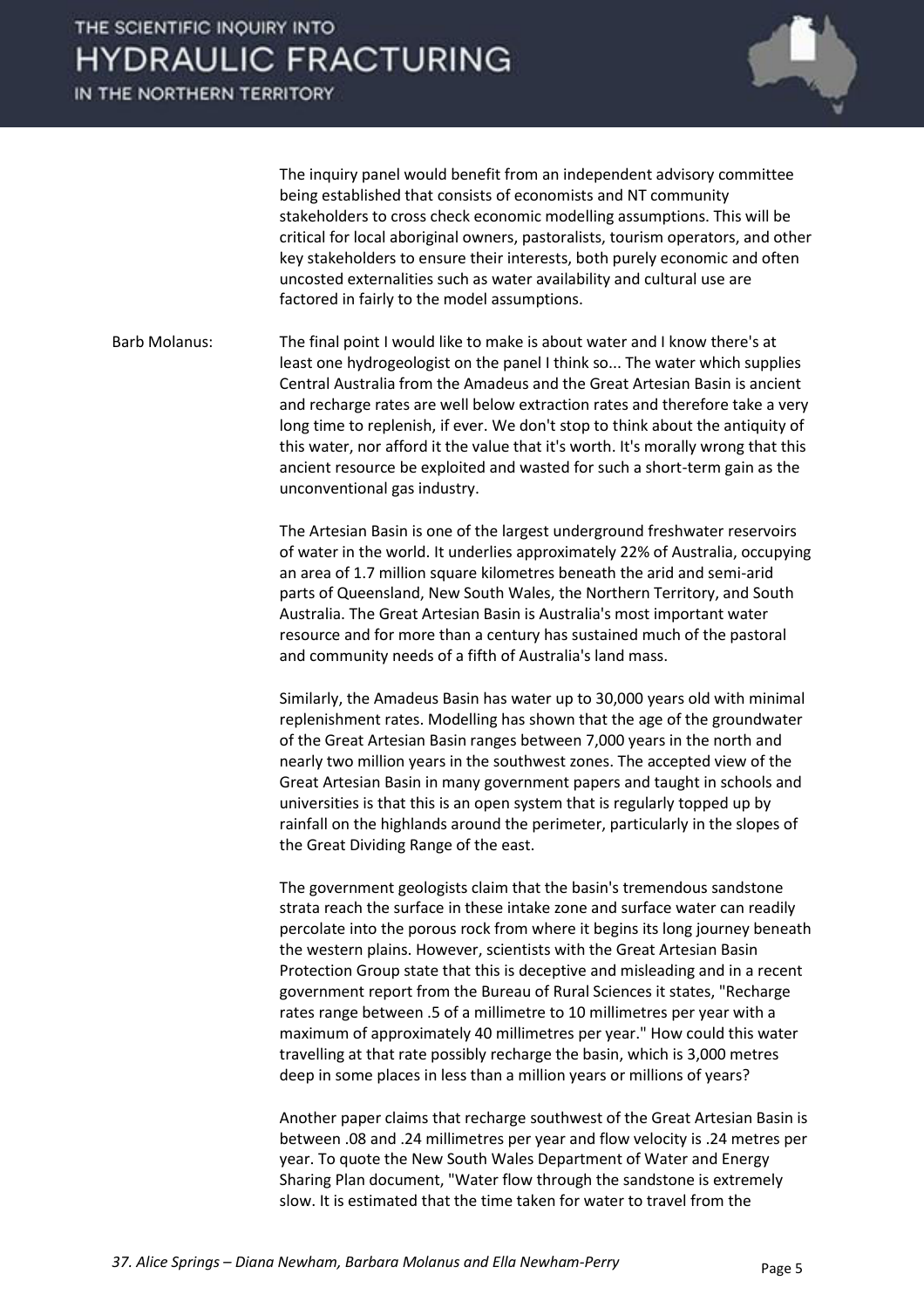

recharge areas to the western parts of the Great Artesian Basin can be up to two million years. This is the best case scenario. The other scenario is worse."

 The other point of view, which is widely accepted by many scientists, hydrogeologists and professors is that there is strong scientific evidence to prove that the waters of the Great Artesian Basin are ancient, stored in the earth's crust and are finite. These experts state that the Great Artesian Basin will run out. It's a closed system, but whether it lasts us 20 years or 100 years depends entirely on how we manage it.

 The best case scenario, according to the government documents, is that it'll take several million years to replenish and the worst case scenario is that it won't replenish at all. In reality then, does it really matter which theory is correct as it's ludicrous to suggest the government's estimated rate of recharge, if it exists at all, could be of any benefit to the Great Artesian Basin.

 Scientists from the protection group claim, and independent hydrologists have agreed, that this rate is so minuscule that it cannot ethically be called recharge, which implies that the water level is being topped up, when in actual fact it is not being replenished at all. We noted that in chapter seven of the interim report, which focuses on water, that the panel views effective water management to be crucial to the potential development of any unconventional onshore gas industry in the Northern Territory. The panel has identified ensuring water is used at a sustainable level as a key component of such effective water management. It's difficult to understand how the water can be used at a sustainable level with such minimal recharge rates.

 In recent buy backs, buying back of mining licences in the Liverpool plains region, we can see evidence that there still are many water systems in Australia, or at least some, that aren't properly understood and therefore, not worth risking. And I'd argue that the Great Artesian Basin is possibly another one of these that's not wholly understood. We believe that the water of the Great Artesian Basin belongs more than just to the people of this generation. It is part of our heritage. It's our legacy from the past that we live with today and what we pass on to future generations. Our cultural and natural heritage are both irreplaceable sources of life and inspiration. For this reason alone we believe that the underground water resources of Central Australia, which would be used for the unconventional gas industry, meet a number of UNESCO World Heritage criteria.

 Criteria seven: to contain superlative natural phenomena of areas of exceptional natural beauty and aesthetic importance. Criteria eight: to be outstanding examples representing major stages of earth's history including the record of life, significant ongoing geological process in the development of land forms or significant geomorphic or physiographic features. Criteria nine: to be outstanding examples representing significant ongoing ecological and biological processes in the evolution and development of terrestrial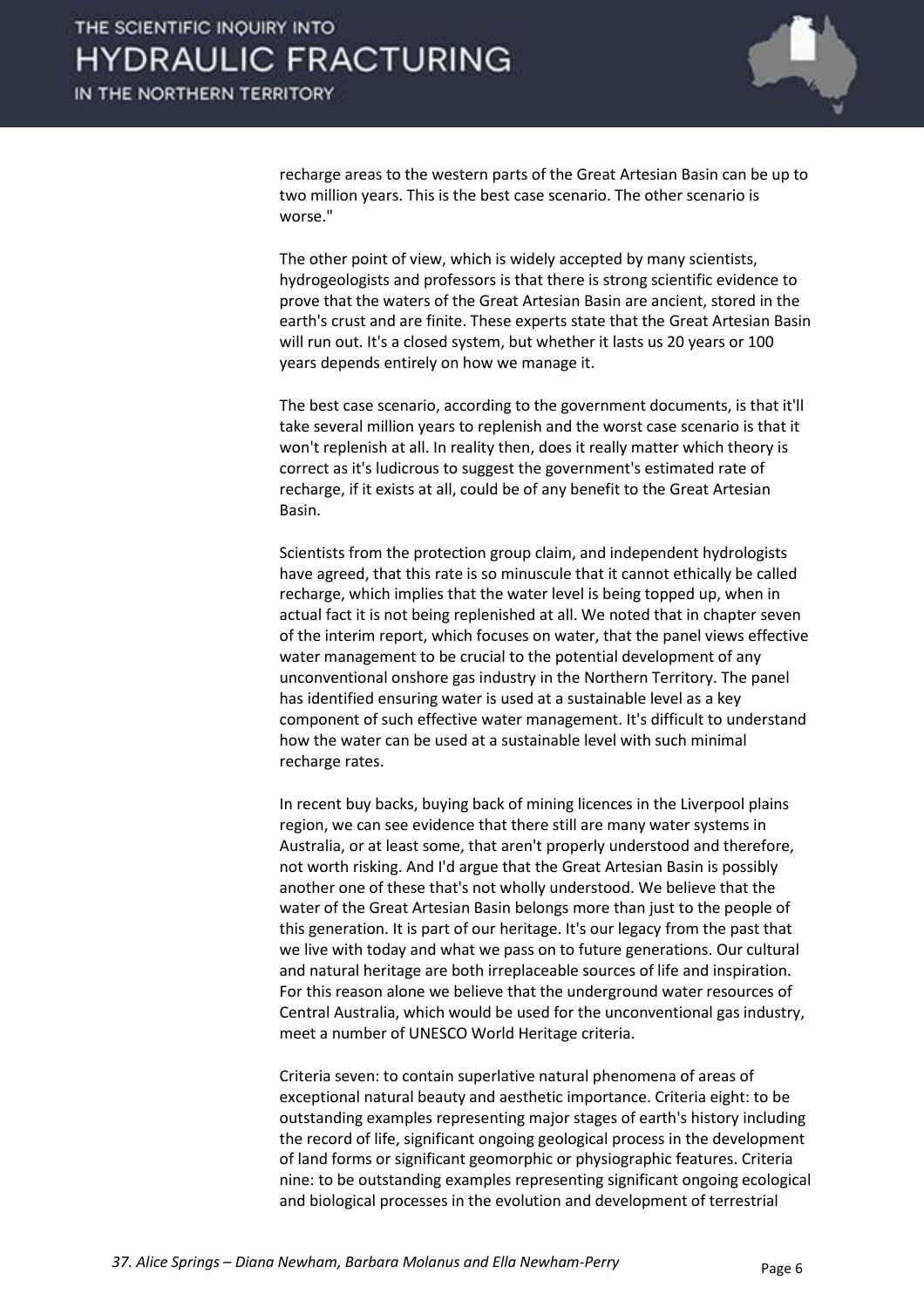

freshwater, coastal marine ecosystems and communities of plants and animals.

 Although not formally on the World Heritage list, there is no reason for us not to think of this water with such a level or respect and significance. And aside from seeing it as a long-term investment for the longevity of life on the fifth of Australia that it supports, it should be treated with equal respect, if not more respect, as the contents of the widely valued museums and galleries of the world such as the Vatican.

Ella: Hi, my name's Ella Newham-Perry. I was born in Alice Springs. I don't want to use up the water right now because when I'm grown up with my friends we'll have to deal with it all and I think solar's a better option. Thank you.

Diana: So just to conclude, the fracking inquiry and Chief Minister Michael Gunner must listen to the overwhelming majority of people in the Northern Territory who want to protect the territory from fracking gas fields. Chief Minister Gunner must ban fracking to protect all Territorians and our natural environment into the future.

> We just want to raise one last point that came to our notice late on Wednesday night, that the very short notice and the inappropriate time given for the community consultation meetings. The Alice Springs meeting, which was publicised ... Well, I got the email 10 o'clock Wednesday night, so in effect it was publicised yesterday, is for next Friday, so a week's notice, from 9 to 11AM, working hours. And there's similar short notice for other towns throughout the territory. The meeting in Katherine, for example, scheduled for Tuesday. We would like to ask the panel why there's been such short notice for the community consultation meetings and why the meetings are taking place during business hours. We respectfully ask the panel to give the community proper notice and enact proper consultation processes and request that the meetings occur out of business hours. And I've just learnt that you may be receiving emails from this morning onwards as a petition has started throughout the territory to extend the timeframes of the community consultation meetings. Thanks. That's the end of our presentation.

Hon. Justice

Rachel Pepper: Thank you. Any comments or questions? Let's start with Dr. Anderson. Yes, thank you.

Dr. Anderson: Thank you all very much for your presentation. The panel has received numerous presentations from members of the Alice Springs community and we're well aware of the depth and extent of feelings from the community here. My first question is to Ms. Molanus and it's relating to your concerns about shale gas development in Central Australia and I'm just wondering how you feel about the historical onshore gas developments that have occurred in this region. I understand it's something like there's been 90 operating or abandoned wells in the Mereenie area, which is quite close to here, including some fracking. So I was just wondering how you feel about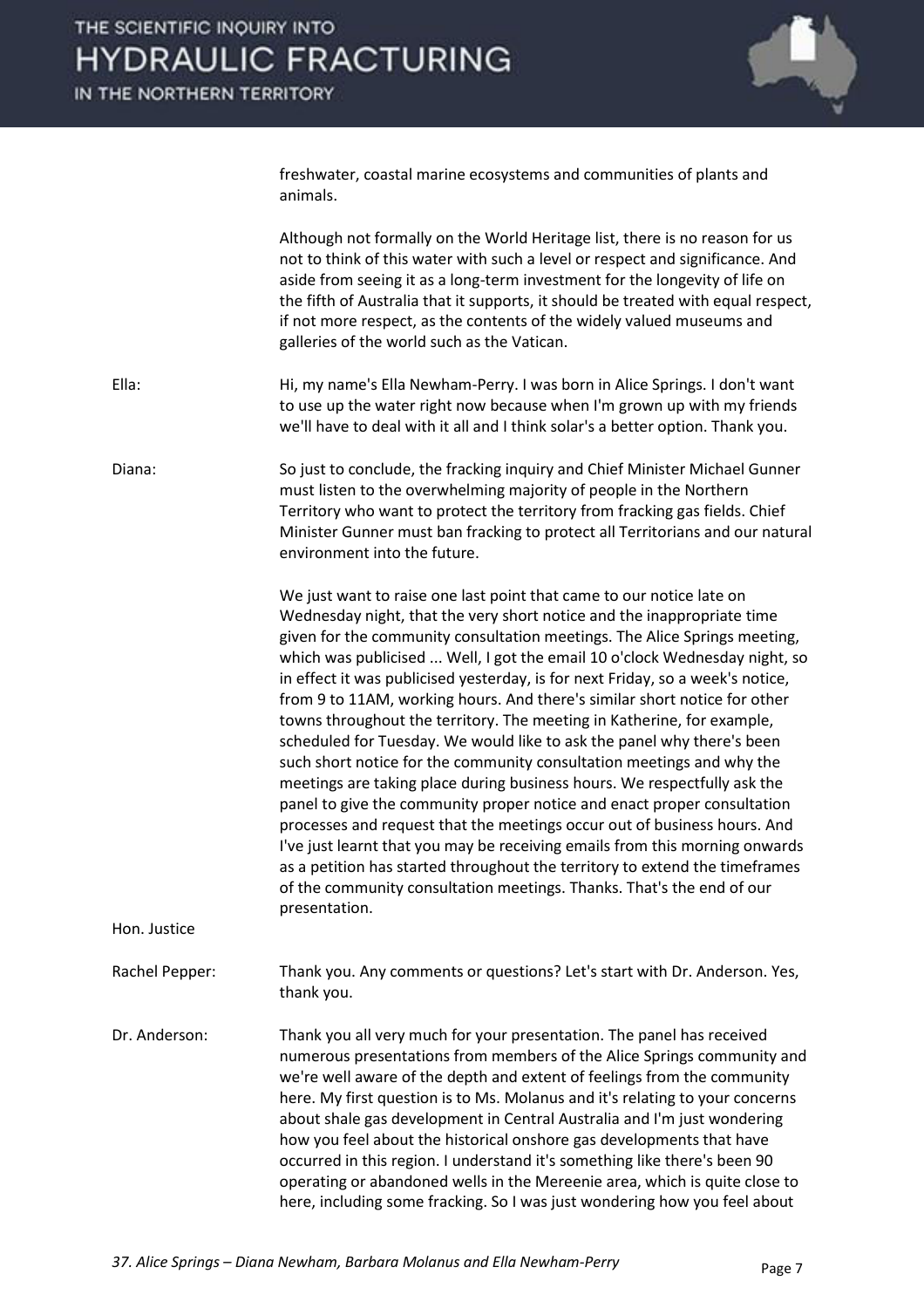IN THE NORTHERN TERRITORY



that history and whether you're aware of any environmental concerns that have come out of that history.

Barb Molanus: The Mereenie gas fields are a completely different type of gas extraction than the proposed shale gas of slick water gas industry that we're talking about now. Essentially, it's just extracting a bunch of gas that's trapped in a large cavity below the rock and it's just water that's being used and not all the chemicals and stuff to extract that. So I kind of feel like we're trying to compare apples and oranges in that sense, that that industry's been around for a long time and although my personal view is that why would we not invest in renewables into the future because they'll create a lot more jobs and it makes a lot more sense. But in terms of that I find it hard to compare that industry, which I know also doesn't really employ that many people, to this potential shale gas industry. And I think the shale gas industry here in Central Australia, or actually in Australia is a completely new and experimental thing, so I think it's a very risky kind of business compared to the Mereenie gas fields.

Dr. Anderson: And question for Ms. Newham. So we've heard loud and clear of local communities views of no fracking in Central Australia and I'm just wondering how you'd feel about a scenario where people elsewhere in the Northern Territory had a different view and were supportive of development of shale gas in their particular region. How would you feel about that?

Diana: Look, Barb and I and others have talked about this. There's various answers I guess to that question. We support, strongly support aboriginal selfdetermination if we're thinking, say, it's local community people perhaps. This ones a really tough one because the impacts of the fracking industry are going to go beyond that particular community area. We've got the troubles with the water, we haven't chosen to talk about the whole contribution to CO2 and fossil fuel and global warming. There's a really difficult ethical dilemma about supporting, say, hypothetically aboriginal self-determination and the impacts of global warming and all of us having to live with that and especially those of us who are coming after. I think in this instance I don't know. I haven't resolved that dilemma in my own mind. I don't know how you work around those two really strong demands in the one lot of water and air space and in the one planet that we all share.

> We went to a really convincing presentation of views on Saturday night here from people from Canada, First Nations people from Canada and the United States. The Canadian woman, their community's being hammered by tar sands, the tar sands extraction. The lady from the US, her community have been caught up in fracking and in the Standing Rock, the pipeline, the Standing Rock demonstrations. The impact that they explained on their indigenous communities were things that none of us ever think about. It's the impact of the fly-in, fly-out camps and what they bring. It's the impact of the increased racism. It's things that often don't get brought up in here and it was really, really interesting hearing those indigenous people speak to other indigenous people who were in the audience that night.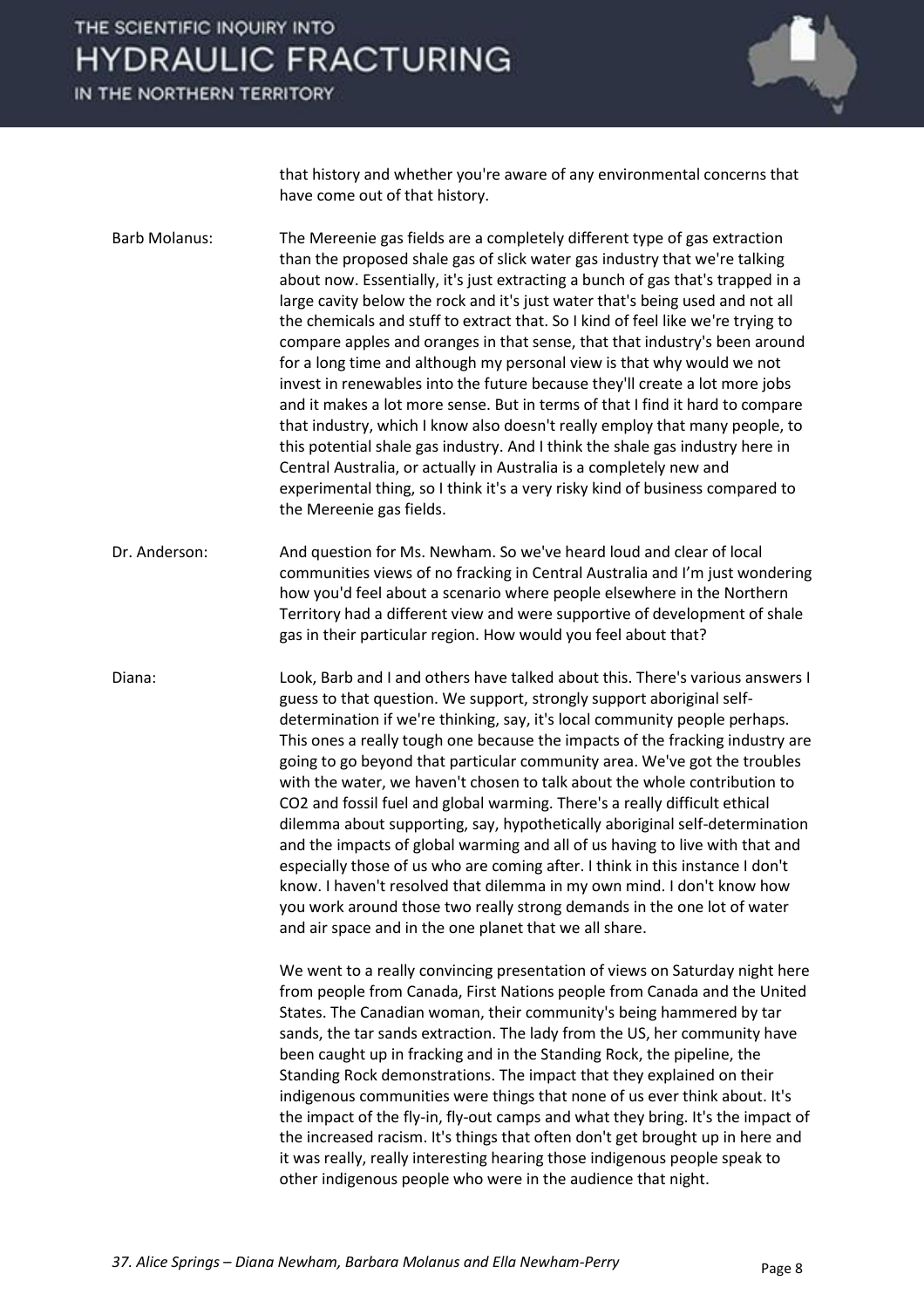IN THE NORTHERN TERRITORY

Hon. Justice



 Sorry, I don't really have an answer to your question. I think it's a really, really difficult issue and I guess it's something that you as the panel have to also think about. How do you resolve those two sets of competing interests I guess.

- Rachel Pepper:: Thank you. Yes, Professor Hart.
- Professor Hart: Thank you very much for the presentations and thank you particularly, Ella. We're with you in terms of, as you pointed out, we've written in there the vital nature of water management. No question at all about that. I just wanted to ... And we've made lots of comments there about sustainable use that will be very high and in many cases, a number of cases, even in the Beetaloo, where we have best information, there is still uncertainties about what is sustainable use, so the recharge. Just wanted to come back to your beautiful and eloquent description about the Great Artesian Basin. We have received no evidence at all that the Great Artesian Basin is likely to be used. It does just come into the NT. Why are you concerned about the Great Artesian Basin from a shale gas fracking point of view?
- Barb Molanus: Just because I think it's ... Although it hasn't been listed as maybe being used, the way that mining in the NT works is that exploration licences, if they discover something, they just ... People can begin to mine it and we just don't know yet. I feel like if we open the door to one thing, we don't know where else they're going to start looking for other potential reserves. I just think it's just too big a risk to take.
- Professor Hart: Okay. This presentation will be on record. Could I assume that you're saying to us think seriously about some protection of the Great Artesian Basin?
- Barb Molanus: Definitely.
- Professor Hart: Thank you.
- Barb Molanus: Thanks. I think it should be out of bounds.
- Hon. Justice

Rachel Pepper:: Thank you. Anyone else? I just wanted to respond to a couple of points that you've made. Firstly, in relation to the consultations. When we've held the consultations after hours we've been criticised for holding them after hours because people are trying to get home from work, have dinner, organise their families and so on and so we took that on board and basically we thought we'd mix it up. There's nothing nefarious in why we've chosen what we did. We're sort of caught between a rock and a hard place. We had them in the afternoons, this time we're going for the mornings, but if overwhelmingly people want to have them in the evenings we will take that on board.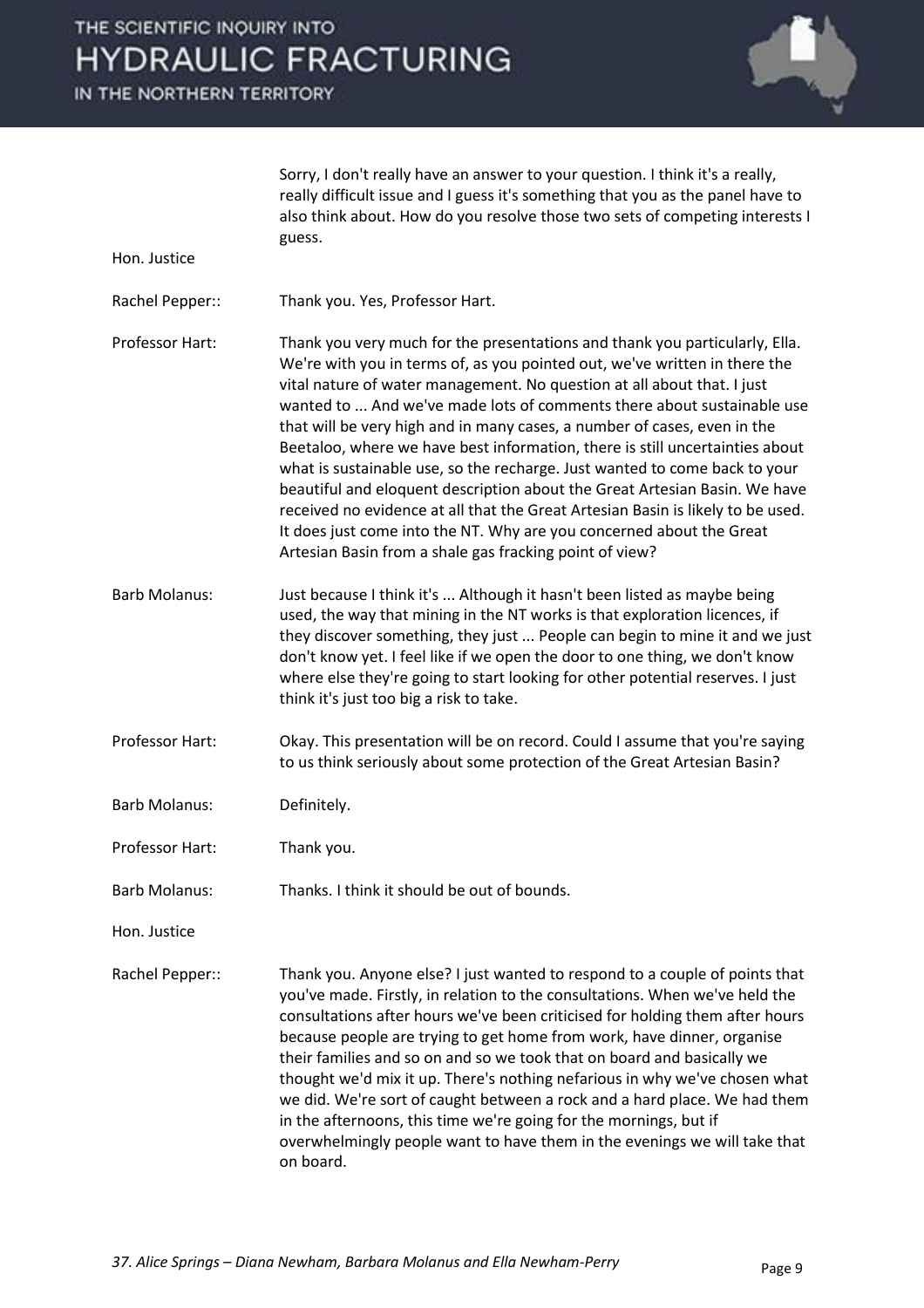

 We will be back again before the end of the year. People can always make a submission, write us a letter, send us in a video recording. They can communicate with us and participate in this inquiry in many, many different ways. We were a little bit undersubscribed for Alice Springs in terms of the presentations, so there were still spare spots. Again, I appreciate that that may well be, and indeed is probably because people are working. We are trying to get the balance right. We appreciate that we may not always make it, but certainly we will welcome suggestions. But we will be back, as I said, and I urge people to get in touch with us in any way they feel most appropriate and all that material will be uploaded on the website for everybody to see.

 What was the first thing I wanted to say? In relation to ACIL Allen, we're aware of the criticisms. We felt that it was important that we engage some consultants that did have some experience in the industry that didn't not know the industry. That's obviously, I think, an important criteria. ACIL Allen were chosen after a public tender process. The tenders came in and we picked what we believed to be the best consultant. [crosstalk] Exactly. And if you've been tuning in to these, because I'm sure that you have been watching every single minute of these live recordings, you would be aware that the Australia Institute, for example, did not put in a tender. So make of that as you will.

 Finally, you've certainly I think underestimated your economic acumen. No, it was really great, thank you very much and much of what you said has been said before by various different people and organisations and we're very grateful for the time that you've spent. And you've also provided us with a range of propositions, which you've obviously done some research to back that up and we would be very grateful if you could provide us with those references. At the end of the day this is a scientific inquiry, we need to have that data, we need to have the references.

Barb Molanus: Yeah, we'll finalise this and send it to you.

Hon. Justice

Rachel Pepper:: Excellent, that would be absolutely fantastic and one of the things that we have found is that there is, and people have told us, that there is an absence of data, in some critical areas there's an absence of baseline data. And if indeed that proves to be the case and that data can't be found by the end of the year and that's when we will be handing down this final report and that also I think feeds into the nature of the consultations and the time we have available for consultation we do after I'll have to write this report at some point we need to have that time to do that, but if indeed the recommendation is we feel the appropriate recommendation to the government is, "Well, you need to get this baseline data before anything occurs," then that is the recommendation we will be making.

Diana: Can I just respond to a couple of your points?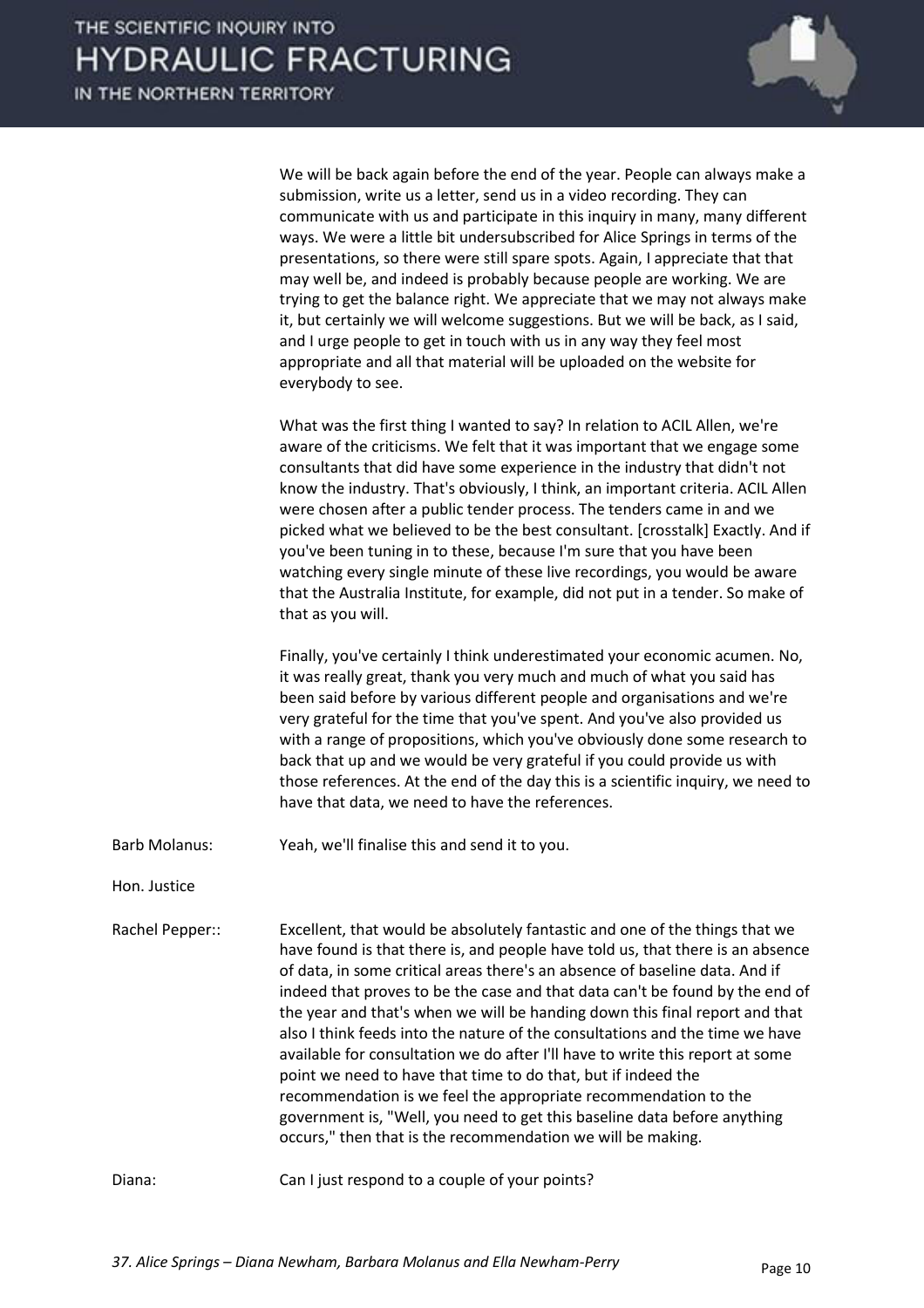IN THE NORTHERN TERRITORY



| Panelist:      | Sure, absolutely.                                                                                                                                                                                                                                                                                                                                                                                                                                                                                                                                                                                                                                                                                      |
|----------------|--------------------------------------------------------------------------------------------------------------------------------------------------------------------------------------------------------------------------------------------------------------------------------------------------------------------------------------------------------------------------------------------------------------------------------------------------------------------------------------------------------------------------------------------------------------------------------------------------------------------------------------------------------------------------------------------------------|
| Diana:         | I understand you're between a rock and a hard place, after hours or In<br>order of the points you made I'll just respond. After hours or business hours<br>or whatever. I think for Alice Springs, I don't know what feedback you might<br>have got, but there was a really good turn up at that timeframe. We don't<br>have traffic problems or  It's easy that way to fit something in after hours.                                                                                                                                                                                                                                                                                                  |
|                | There's also all these various ways of submitting to the inquiry. When I first<br>registered for this I was daunted. I've been involved in this, I've got<br>university degrees, but it's actually quite daunting so your average person<br>may not feel comfortable in this sort of a situation. There's something much<br>easier about coming together with a big group of other community people<br>that you can bring your friends. I think they're not all weighted equally,<br>these ways of submitting to the inquiry.                                                                                                                                                                          |
|                | ACIL Allen, I get it. There was a public tender and you've got to pick who you<br>can. I guess there is concern about conflict of interest in that Say some of<br>the suggestions that we've come up with might just help to mitigate that<br>concern, that their modelling and their assumptions are put back out to the<br>public so that maybe there can be some independent assessment within the<br>industry of their draft report. I just wanted to those couple of points, that's<br>all.                                                                                                                                                                                                       |
| Hon. Justice   |                                                                                                                                                                                                                                                                                                                                                                                                                                                                                                                                                                                                                                                                                                        |
| Rachel Pepper: | Thank you. The modelling and the assumption I can assure you we have had<br>rigorous oversight of. Many backwards and forwards communications have<br>been taking place and while we don't have an economist per se on the<br>panel, we do have people on the panel who have had significant economic<br>experience and have written about this area. That process is being<br>undertaken. The draft report will not be released. Again, there are time<br>implications, but I can assure you that when we get ACIL Allen's final report,<br>just as when we get [inaudible] social impact final report it will immediately<br>at the same time be released to the public. That will be mid-September. |
|                | Again, I'll speak frankly, we have pushed out the timeline a little bit for the<br>reporting for ACIL Allen because we have gone backwards and forwards with<br>them on the assumption and on the modelling, so they do now need an<br>extra amount of time. That'll be mid-September, which should be, in my<br>view, adequate time for people to make comment on it and submit those<br>comments to the panel.                                                                                                                                                                                                                                                                                       |
|                | I am very much committed, I hope you understand, to as much transparency<br>as we can within the time that we have got. As I said, I've made a<br>commitment that this process, this inquiry will be completed by the end of<br>the year. I think Territorians need to know and move forward as does the<br>government and other stakeholders. But, again, thank you very much for<br>your very detailed presentation. I look forward to its completion and<br>submission with the references, that'd be most helpful.                                                                                                                                                                                 |